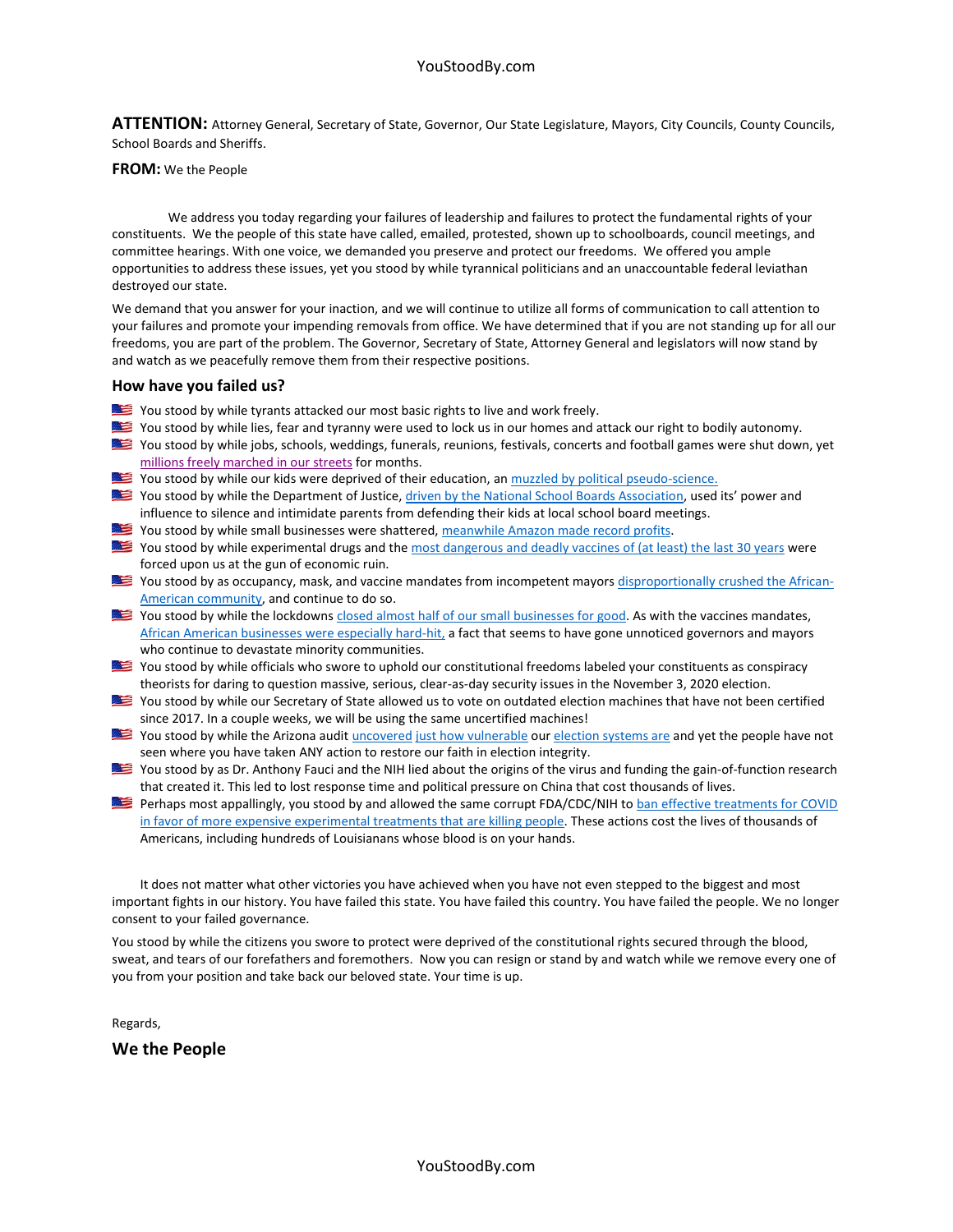## **Referenced Links:**

## **1. Thousands marched freely in our streets**

July 3, 2020 – 15 to 26 Million participated in George Floyd protests. <https://carrcenter.hks.harvard.edu/news/black-lives-matter-may-be-largest-movement-us-history>

## **2. Muzzled by political pseudo-science**

April 20, 2021 - Horowitz: Why masks don't work in the real world <https://www.theblaze.com/op-ed/horowitz-why-masks-dont-work-in-the-real-world>

# **3. Driven by the National School Boards Association**

October 7th, 2021 – Letter from the Senate Judiciary [https://www.grassley.senate.gov/imo/media/doc/2021-10-07\\_sjc\\_to\\_doj\\_school\\_boards.pdf](https://www.grassley.senate.gov/imo/media/doc/2021-10-07_sjc_to_doj_school_boards.pdf)

# **4. Meanwhile Amazon made record profits**

January 30, 2021 - In 2020, big businesses got bigger and small businesses died. The vicious cycle won't stop until we act. <https://www.businessinsider.com/in-2020-big-businesses-got-bigger-small-businesses-died-2020-12?op=1>

# **5. Most dangerous and deadly vaccines of (at least) the last 30 years**.

VAERS COVID Vaccine Adverse Event Report[s https://openvaers.com/covid-data](https://openvaers.com/covid-data)

# **6. Disproportionally crushed the African-American community**

September 23, 2021 - Vaccine Mandates Put Black Lives Matter Activists on Collision Course With Democrats <https://www.newsweek.com/vaccine-mandates-black-lives-matter-activists-collision-course-democrats-1631612>

## **7. Closed almost half of our small businesses for good**

September 16, 2020 - More Than Half Of Business Closures Caused By Economic Lockdowns Are Permanent, Yelp Data Show <https://dailycaller.com/2020/09/16/business-closings-permanent-lockdowns-coronavirus/>

# **8. African-American businesses were especially hard-hit**

August 30, 2020 - Nolte: Lockdowns Wipe out Nearly 50% of Black Small Businesses <https://www.breitbart.com/politics/2020/08/13/nolte-lockdowns-wipe-out-nearly-50-of-black-small-businesses/>

#### **9. Uncovered just how vulnerable our elections systems are**

September 24, 2021 - Maricopa County Forensic Election Audit Volume I: Executive Summary & Recommendations, Volume II: Operations & Methodology, Volume III: Result Details

- a. [https://c692f527-da75-4c86-b5d1-b3d5d4d5b43.filesusr.com/ugd/2f3470\\_a91b5cd3655445b498f9acc63db35afd.pdf](https://c692f527-da75-4c86-b5d1-b3d5d4d5b43.filesusr.com/ugd/2f3470_a91b5cd3655445b498f9acc63db35afd.pdf)
- b. [https://c692f527-da75-4c86-b5d1b3d5d4d5b43.filesusr.com/ugd/2f3470\\_1ec91dd80a024d5d8612c5490de1c460.pdf](https://c692f527-da75-4c86-b5d1b3d5d4d5b43.filesusr.com/ugd/2f3470_1ec91dd80a024d5d8612c5490de1c460.pdf)
- c. [https://cdn.nucleusfiles.com/fe/fe2178f7-654f-4b89-993e-6556f65e70d8/cyber-ninjas-report-vol.](https://cdn.nucleusfiles.com/fe/fe2178f7-654f-4b89-993e-6556f65e70d8/cyber-ninjas-report-vol.-iii.pdf?utm_medium=email&utm_source=ncl_amplify&utm_campaign=20210925-44000_ballots_the_left_wants_you_to_ignore&utm_content=ncl-MDqmNvNvWD&_nlid=MDqmNvNvWD&_nsid=f51bbfb5-198b-4f19-bb67-c1714c8cb8b9) [iii.pdf?utm\\_medium=email&utm\\_source=ncl\\_amplify&utm\\_campaign=20210925-](https://cdn.nucleusfiles.com/fe/fe2178f7-654f-4b89-993e-6556f65e70d8/cyber-ninjas-report-vol.-iii.pdf?utm_medium=email&utm_source=ncl_amplify&utm_campaign=20210925-44000_ballots_the_left_wants_you_to_ignore&utm_content=ncl-MDqmNvNvWD&_nlid=MDqmNvNvWD&_nsid=f51bbfb5-198b-4f19-bb67-c1714c8cb8b9) 44000 ballots the left wants you to ignore&utm content=ncl-[MDqmNvNvWD&\\_nlid=MDqmNvNvWD&\\_nsid=f51bbfb5-198b-4f19-bb67-c1714c8cb8b9](https://cdn.nucleusfiles.com/fe/fe2178f7-654f-4b89-993e-6556f65e70d8/cyber-ninjas-report-vol.-iii.pdf?utm_medium=email&utm_source=ncl_amplify&utm_campaign=20210925-44000_ballots_the_left_wants_you_to_ignore&utm_content=ncl-MDqmNvNvWD&_nlid=MDqmNvNvWD&_nsid=f51bbfb5-198b-4f19-bb67-c1714c8cb8b9)

#### **10. Ban effective treatments for COVID in favor of more expensive experimental treatments that are killing people**

October 5, 2021 - India's most populous state, Uttar Pradesh with nearly two hundred million people, declared COVID-free zone since government promoted ivermectin.

[https://americasfrontlinedoctors.org/2/frontlinenews/indias-most-populous-state-uttar-pradesh-with-nearly-two-hundred](https://americasfrontlinedoctors.org/2/frontlinenews/indias-most-populous-state-uttar-pradesh-with-nearly-two-hundred-million-people-declared-covid-free-zone-since-government-promoted-ivermectin/)[million-people-declared-covid-free-zone-since-government-promoted-ivermectin/](https://americasfrontlinedoctors.org/2/frontlinenews/indias-most-populous-state-uttar-pradesh-with-nearly-two-hundred-million-people-declared-covid-free-zone-since-government-promoted-ivermectin/)